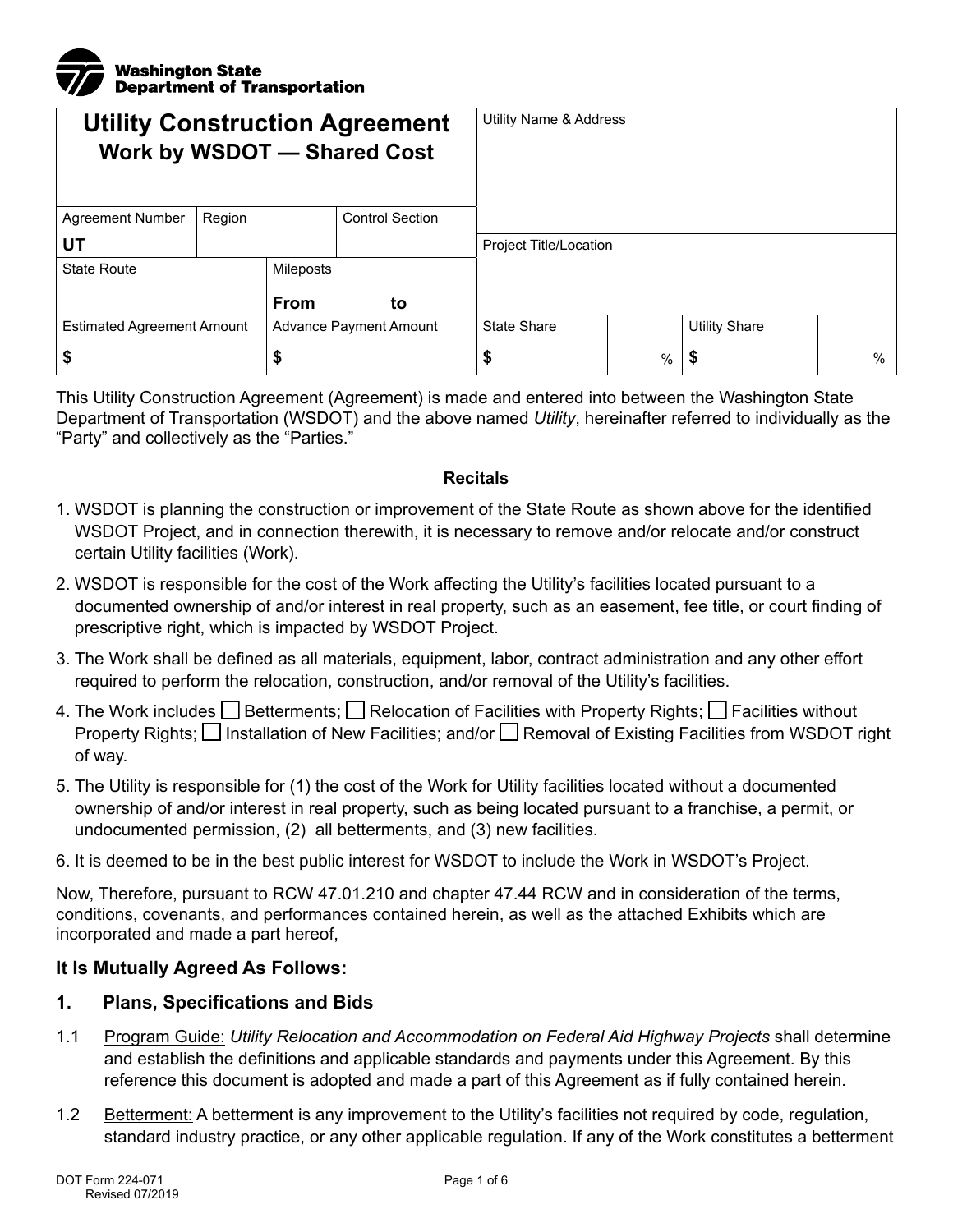as defined in the Program Guide: *Utility Relocation and Accommodation on Federal Aid Highway Projects*, the Utility is solely responsible for the costs of such improvement.

- 1.3 Accrued Depreciation: Accrued depreciation may be applied to any of the Utility's major facilities, such as a building, pump station, power plant, etc. Accrued depreciation shall not apply to the Utility's primary facilities, such as pipelines, conductors, poles, cable, conduit, etc. If any Utility facility does qualify for an adjustment due to accrued depreciation as defined in Program Guide: *Utility Relocation and Accommodation on Federal Aid Highway Projects*, the costs are calculated according to the formula in the Program Guide and the result is shown as a Utility cost in Exhibit B Cost Estimate.
- 1.4 WSDOT, acting on behalf of the Utility, agrees to perform the Utility facilities Work in accordance with Exhibit A, Special Provisions, and Exhibit C, Plans, where either: (1) Utility supplied the Work plans and special provisions to WSDOT, or (2) WSDOT developed the Work plans and special provisions from Utility-provided information. WSDOT has incorporated the Plans and Special Provisions into WSDOT Project in accordance with Utility requirements. The Utility agrees that it is solely responsible for insuring that all Special Provisions, Plans and Utility standards are met and that it has supplied WSDOT the with all applicable standards, codes, regulations, or any other requirements the Utility is obligated to meet, unless otherwise noted.
- 1.5 The Utility has reviewed and approved the Work Special Provisions and Plans that have been incorporated into WSDOT Project. WSDOT will advertise the Work and Project for bids. WSDOT will be the Utility's representative during the Ad and award period. When requested by WSDOT, the Utility shall timely assist WSDOT in answering bid questions and resolving any design issues that may arise that are associated with the Work. All comments and clarifications must go through WSDOT. If the Utility supplied the Work plans and special provisions, the Utility agrees to provide WSDOT with any addenda required for the Work during the Ad period, to the Parties' mutual satisfaction.
- 1.6 WSDOT will provide the Utility with written notification of the bid price on the day of bid opening for all Work items for which the Utility is responsible for the cost. The Utility shall respond in writing to WSDOT, stating its Acceptance or Rejection of the Work items, within two (2) working days.
- 1.7 Should the Utility reject the bid Work items for which it has cost responsibility:
	- 1.7.1 WSDOT shall delete said items from the Project. The Utility agrees to reimburse WSDOT for engineering costs and direct and related indirect costs incurred by WSDOT associated with deleting the bid Work items from the Project, including any redesign, reengineering or reestimating, if necessary, to delete the Work items, and the Utility agrees to pay such costs upon receipt of a WSDOT invoice.
	- 1.7.2 The Utility agrees that should it reject the bid Work items for which it has cost responsibility, it shall continue to be obligated to timely relocate its facilities as required by WSDOT Project. The Utility further agrees that should its actions delay or otherwise damage WSDOT Project, it shall be liable for such costs.

## **2. Construction, Inspection, and Acceptance**

- 2.1 WSDOT agrees to administer the Work on behalf of the Utility.
- 2.2 The Utility agrees to disconnect and/or reconnect its facilities as required by WSDOT when such disconnection or reconnection is required to be performed by the Utility. The Parties agree to define disconnect and/or reconnection requirements, including notification and response in Exhibit A. WSDOT agrees, as part of the Work, to remove disconnected and/or abandoned facilities at the cost of either WSDOT or Utility, whichever is responsible for such costs. Utility facilities not removed pursuant to this Agreement shall remain the ownership, operation and maintenance responsibility of the Utility.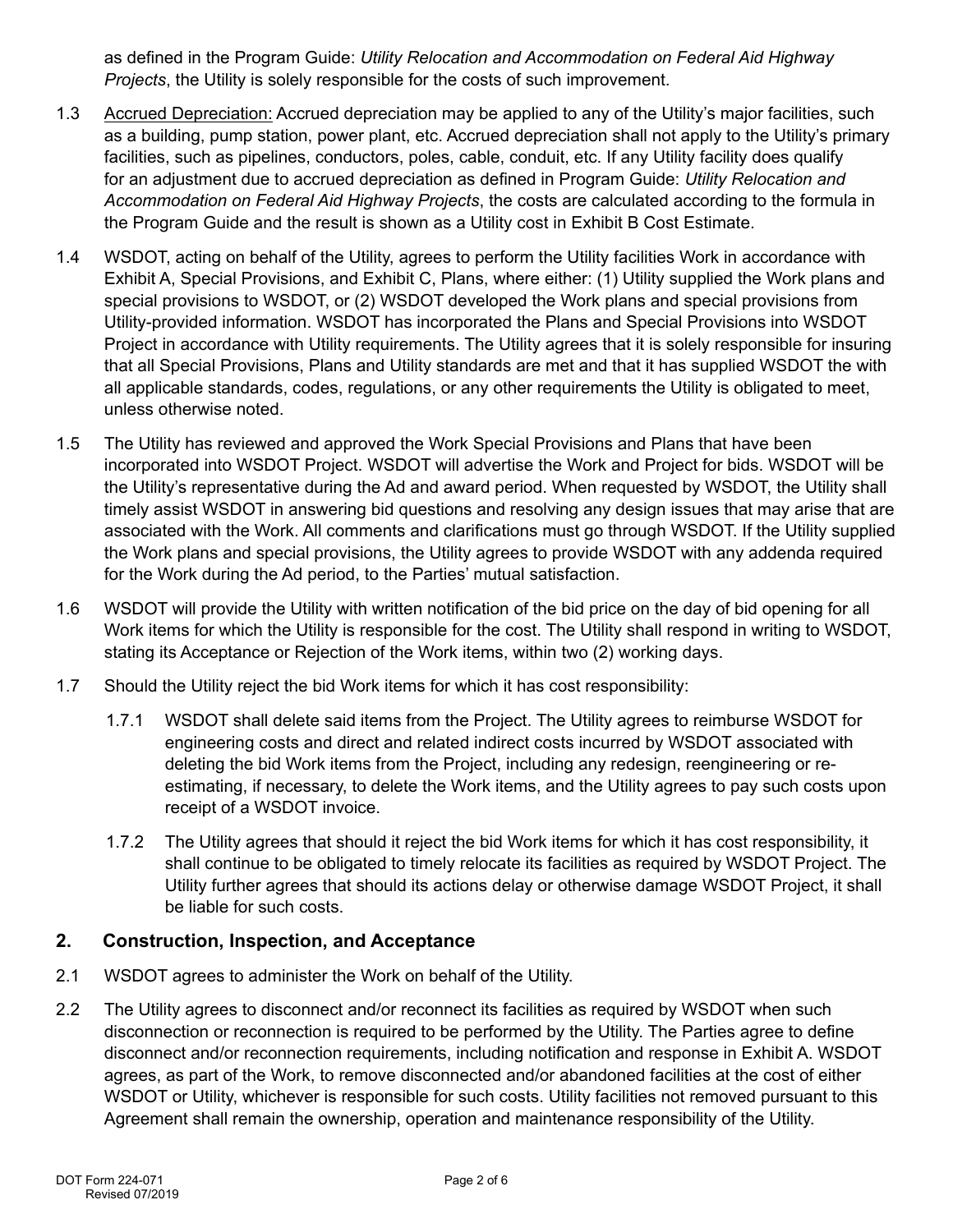- 2.3 Salvage: All materials removed by WSDOT shall be reclaimed or disposed of by WSDOT and shall become the property of WSDOT. If the Utility desires to retain such materials and WSDOT agrees, the value of salvaged materials will be paid to WSDOT in an amount not less than that required by the *Program Guide: Utility Relocation and Accommodation on Federal Aid Highway Projects*.
- 2.4 The Utility may furnish an inspector for the Work. The Utility agrees that it is solely responsible for all such inspection costs. The Utility's inspector shall not directly contact WSDOT's contractor. All contact between the Utility's inspector and WSDOT's contractor shall be through WSDOT's representatives. WSDOT's Project Construction Engineer may require the removal and/or replacement of the Utility's inspector if the inspector interferes with WSDOT's Project, WSDOT's contractor and/or the Work.
- 2.5 WSDOT shall promptly notify the Utility in writing when the Work is completed.
- 2.6 The Utility shall, within **the interest and interest of the Utility** shall, within  $($ (  $)$  working days of being notified that the Work is completed: (a) deliver a letter of acceptance to WSDOT which shall include a release and waiver of all future claims or demands of any nature resulting from the performance of the Work and WSDOT's administration thereof, or (b) deliver to WSDOT written reasons why the Work does not comply with the previously approved Plans and Special Provisions.
- 2.7 If the Utility does not respond within ( ) working days as provided in section 2.6, the Work and WSDOT's administration thereof will be deemed accepted by the Utility, and WSDOT shall be released from all future claims and demands.
- 2.8 Upon completion and acceptance of the Work pursuant to Sections 2.6 or 2.7, the Utility agrees that it shall be solely responsible for all future ownership, operation and maintenance costs of its facilities, without WSDOT liability or expense.
- 2.9 WSDOT will prepare the final construction documentation in general conformance with WSDOT's Construction Manual. WSDOT will maintain one set of plans as the official "as-built" set, then make notations in red of all plan revisions typically recorded per standard WSDOT practice, as directed by WSDOT's Construction Manual. Once the Utility has accepted the Work per Section 2.6 or 2.7, WSDOT upon request by the Utility will provide one reproducible set of contract as-builts to the Utility, and the Utility agrees to pay the cost of reproduction upon receipt of a WSDOT invoice.

## **3. Payment**

3.1 The Utility agrees that it shall be responsible for the actual direct and related indirect costs, including mobilization, construction engineering, contract administration and overhead costs, associated with the Work for (1) new Utility facilities, (2) betterments, and/or (3) Work where the Utility does not have a documented ownership of and/or interest in real property, such as an easement, fee title, or a court finding of prescriptive right for its facilities. The cost of this Work is estimated to be  $\Box$  Dollars (\$ ).

An itemized estimate of Utility-responsible costs for Work to be performed by WSDOT on behalf of the Utility is included in Exhibit B, Cost Estimate.

- 3.2 WSDOT agrees that it shall be responsible for all Work costs where the Utility does have a documented ownership of and/or interest in real property, such as an easement, fee title, or a court finding of prescriptive right for its facilities. Exhibit B contains an itemized estimate of WSDOT-responsible costs for Work to be performed by WSDOT on behalf of the Utility.
- 3.3 The Utility agrees to pay WSDOT the "Advance Payment Amount" Stated above within twenty (20) days after WSDOT submits its first partial payment request to the Utility. The advance payment represents fifteen (15) percent of the estimate of cost for which the Utility is responsible. The advance payment will be carried throughout the life of the Work with final adjustment made in the final invoice.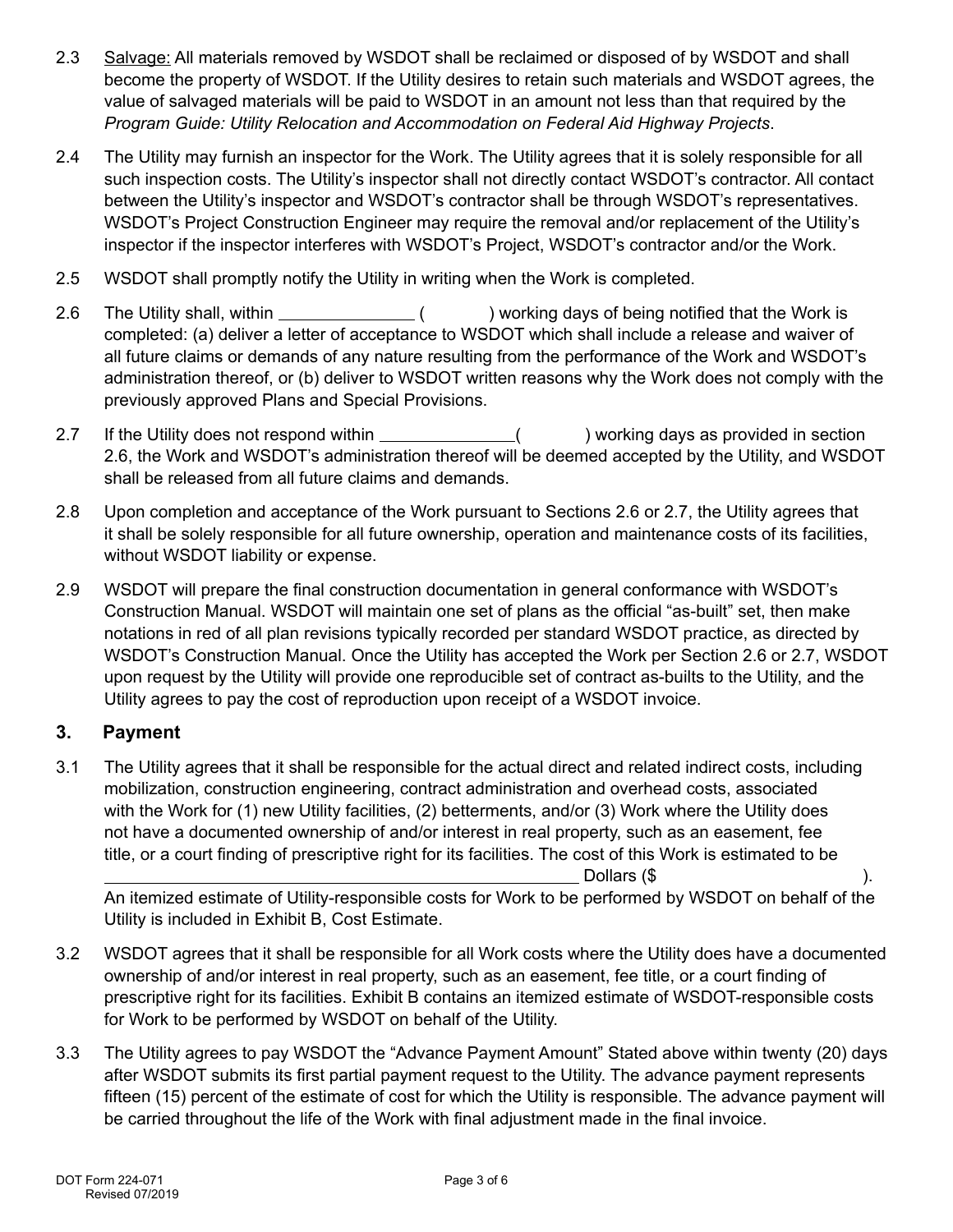- 3.4 The Parties acknowledge and agree that WSDOT does not have the legal authority to advance WSDOT funds for the Utility's cost portion of the Work under this Agreement. Should the Utility fail to make payment according to the terms of this Agreement, WSDOT shall have the right to terminate this Agreement, charging the Utility for all associated costs of termination, including non-cancellable items, as well as associated Project delay and contractor claims. Such termination shall not relieve the Utility's obligation to timely relocate its facilities as provided under section 1.7.2.
- 3.5 The Utility, in consideration of the faithful performance of the Work to be done by WSDOT, agrees to pay WSDOT for the actual direct and related indirect cost of all Work for which the Utility is responsible, including mobilization, construction engineering, contract administration and overhead costs. WSDOT shall invoice the Utility and provide supporting documentation therefore, and the Utility agrees to pay WSDOT within thirty (30) days of receipt of an invoice. A partial payment will not constitute agreement as to the appropriateness of any item and that, at the time of final payment, the Parties will resolve any discrepancies.

# **4. Change in Work or Cost Increase**

- 4.1 Increase in Cost: In the event unforeseen conditions require an increase in the cost of the Work for which the Utility is responsible, above the Exhibit B, Cost Estimate (including sales tax, engineering, and contingencies) by more than  $($   $)$  percent, the Parties agree to modify Exhibit B to include such cost increase.
- 4.2 If WSDOT determines that additional Work or a change in the Work is required, prior written approval must be secured from the Utility; however, where the change is required to mitigate a Project emergency or safety threat to the traveling public, WSDOT will direct the change without the Utility's prior approval. WSDOT will notify the Utility of such change as soon as possible thereafter. The Utility agrees to respond to all WSDOT change order requests in writing and within the time limits identified in Exhibit A. The UTILITY agrees to pay all change order Work costs for which it is responsible, as well as the costs of Project or Work delays and/or subsequent contractor claims associated with the Utility's failure to timely respond as required.
- 4.3 The Utility may request additions to the Work through WSDOT in writing. WSDOT will implement the requested changes as elective changes, provided that a change does not negatively impact WSDOT's transportation system and complies with the Standard Specifications, Project permits, State and/or federal law, applicable rules and/or regulations, and/or State design policies, and does not unreasonably delay critically scheduled Project contract activities.
- 4.4 All elective changes to the Work shall be approved in writing by the Utility before WSDOT directs the contractor to implement the changes, even if an executed change order is not required by the Project contract. The Utility agrees to pay for the increases in cost, if any, for such elective changes in accordance with Section 3.
- 4.5 WSDOT will make available to the Utility all change order documentation related to the Work.

## **5. Franchise, Permit or Easement**

- 5.1 Upon completion of the Work covered under this Agreement, the Utility agrees to prepare, execute and deliver to WSDOT a quitclaim deed for all existing easements, fee title, or court finding of prescriptive right, which will be vacated as a result of the relocation of Utility facilities.
- 5.2 In exchange for the quit claim deed, WSDOT agrees to grant or issue the Utility an easement, permit, or franchise, as defined in Exhibit A, for those Utility facilities which will remain on or which cross WSDOT's right-of-way and for which the Utility had an easement, fee title or court finding of prescriptive right. A legal description of and use conditions for an easement to be granted encumbering State right of way shall be included in Exhibit A.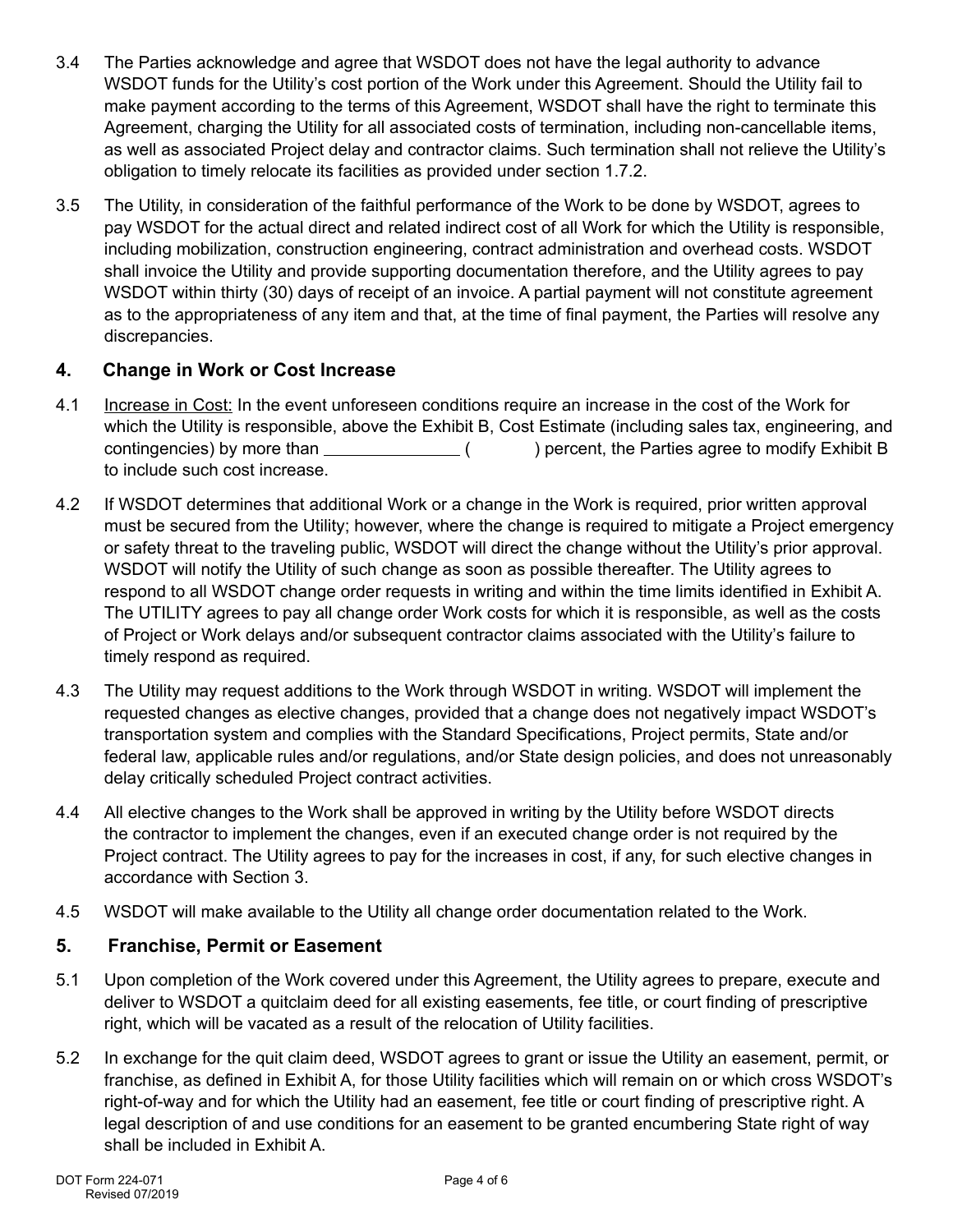5.3 The Utility shall apply for a permit, franchise or an amendment to its current franchise or permit for those new or modified Utility facilities that will be located within the State's right of way. After receiving the application, WSDOT will issue the Utility a permit or a new or amended franchise.

# **6. Right of Entry**

- 6.1 The Utility hereby grants to WSDOT a right of entry onto all lands in which it has an interest for construction of the Work as defined in Exhibits A and C. Upon completion and acceptance of the Work, this right of entry shall terminate, except as otherwise provided in Section 5.
- 6.2 The Utility agrees to arrange for rights of entry upon all privately owned lands upon which the Utility has an easement, documented property interest, or permit that are necessary to perform the Work. The Utility also agrees to obtain all necessary permissions for WSDOT to perform the Work on such lands, which may include reasonable use restrictions on those lands. The Utility agrees to provide the rights of entry and applicable permissions to WSDOT within ( ) days of entering into this Agreement. Upon completion of the Work on such lands, the rights of entry and permissions shall terminate, except as otherwise provided in Section 5.

## **7. General Provisions**

- 7.1 Indemnification: To the extent authorized by law, the Utility and WSDOT shall indemnify and hold harmless one another and their employees and/or officers from and shall process and defend at its own expense any and all claims, demands, suits at law or equity, actions, penalties, losses, damages (both to persons and/or property), or costs, of whatsoever kind or nature, brought against the one Party arising out of, in connection with, or incident to the other Party's performance or failure to perform any aspect of this Agreement; provided however, that if such claims are caused by or result from the concurrent negligence of (a) the Utility and (b) WSDOT, their employees, and/or officers, or involves those actions covered by RCW 4.24.115, this indemnity provision shall be valid and enforceable only to the extent of the negligence of the Utility or WSDOT, and provided further, that nothing herein shall require the Utility or WSDOT to hold harmless or defend the other or its employees and/or officers from any claims arising from that Party's sole negligence or that of its employees and/or officers. The terms of this section shall survive the termination of this Agreement.
- 7.2 Disputes: If a dispute occurs between the Utility and WSDOT at any time during the performance of the Work, the Parties agree to negotiate at the management level to resolve any issues. Should such negotiations fail to produce a satisfactory resolution, the Parties agree to enter into arbitration and/or mediation before proceeding to any other legal remedy. Each Party shall be responsible for its own fees and costs. The Parties agree to equally share in the cost of a mediator or arbiter.
- 7.3 Venue: In the event that either Party deems it necessary to institute legal action or proceedings to enforce any right or obligation under this Agreement, the Parties hereto agree that any such action or proceedings shall be brought in the superior court situated in  $\Box$  County, Washington. Further, the Parties agree that each shall be responsible for its own attorney's fees and costs.
- 7.4 Termination:
	- 7.4.1 Unless otherwise provided herein, the Utility may terminate this Agreement upon thirty (30) calendar days' written notice to WSDOT. If this Agreement is terminated by the Utility prior to the fulfillment of the terms Stated herein, the Utility shall reimburse WSDOT for all actual direct and related indirect expenses and costs, including mobilization, construction engineering, contract administration and overhead costs, incurred up to the date of termination associated with the Utility Work, as well as the cost of non-cancelable obligations, including any redesign, reengineering or re-estimating, if necessary, to delete the Work, and contractor claims, if any,